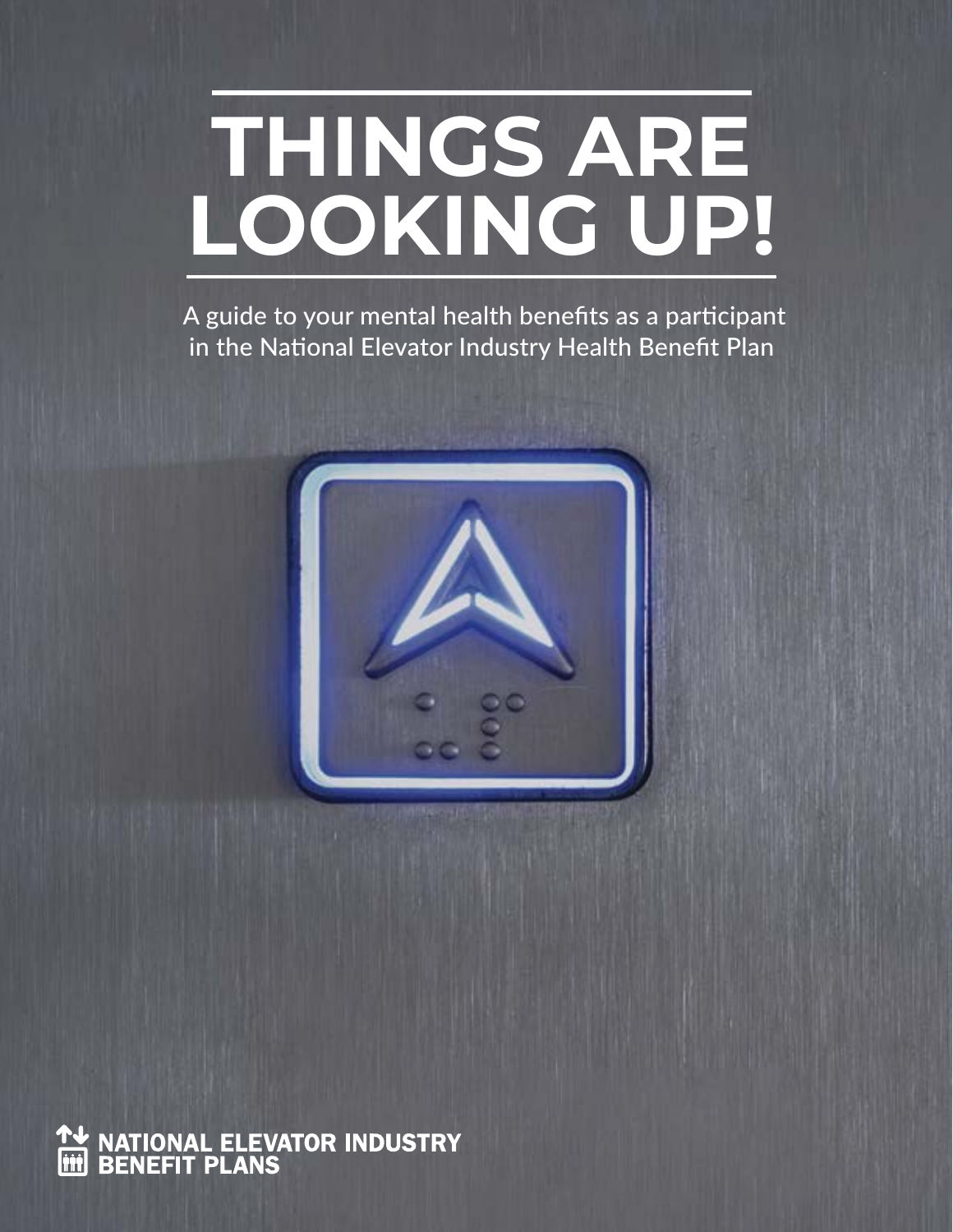## **Things Are Looking Up!**

#### **Introducing our new mental health benefits**

Whether you're dealing with a mental health issue that's big or small, we have the resources in place to help you get through it.

#### **Here's what's changing**

#### Access the Member Assistance Program (MAP) with Lyra

We're excited to introduce a new and improved Member Assistance Program (MAP) beginning July 1, 2022, through Lyra. The MAP with Lyra offers confidential support 24/7 at no cost to you and your family members to guide you through life's difficult moments and to care for your mental well-being.

See the next page for highlights of the resources available through Lyra.

The Benefits Office will replace Beacon Health as the claims administrator for mental health and substance use claims, bringing the same professionalism they exhibit in handling claims for medical, dental, and vision.

Blue Cross Blue Shield BlueCard PPO Network will replace Beacon Health's PPO Network for mental health and substance use treatment. See the box on page 8 for more about the Blue Cross Blue Shield BlueCard PPO Network.

And, for members with urgent or ongoing behavioral health issues, Kepro will replace Beacon Health for precertification of inpatient mental health and substance use benefits. Kepro is a proven partner for the Health Benefit Plan because they currently provide precertification and case management for medical coverage. See more about Kepro's services on page 9.

You can still count on the Health Benefit Plan's trusted resource, Board Certified Nurse Advocate Patricia Nelson as a sounding board for your health care concerns.



2



Lyra

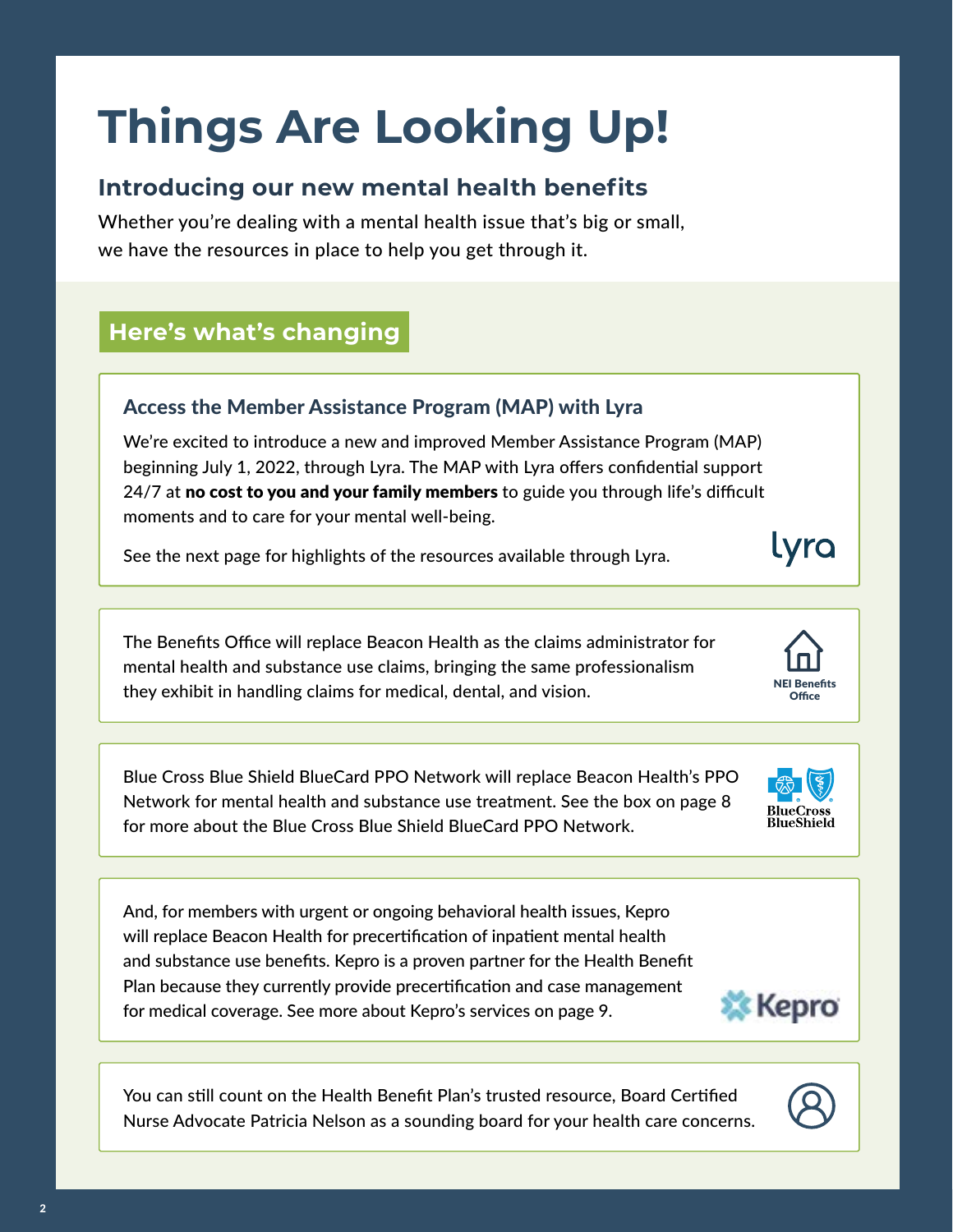## **It's the MAP—Only Better**

#### **How the MAP is better with Lyra**

Lyra is available by phone or online 24/7. Just call 877-330-6735 when you need assistance.

All eligible NEI Health Benefit Plan active members, covered retirees, eligible dependents ages 2 and older, and individuals covered under COBRA have access to 16 counseling sessions (up from eight sessions per episode) per calendar year, per person at no cost to you.

Lyra gives you access to a wide range of support tools to help you get the help you need on your terms. Chat with a professional by text or video call. Meet in person. Or help yourself with the Lyra app and online tools.



Even if you're not sure what support you need or where to begin, Lyra listens. Then they can help you figure out next steps and guide you toward the right resources.

The MAP will continue to offer a range of services to help you manage your day-to-day life, like legal services and financial consultation, plus a whole lot more. See page 5 for an overview.

Your privacy and confidentiality are always protected. You'll never receive a bill or a statement for services you receive through the MAP—the sessions are covered at no cost.

Activate your MAP access

Beginning July 1, 2022, visit neibenefits.lyrahealth.com to activate your MAP benefits so you can use the Lyra portal and access Lyra's online tools and resources. (Look for a mailing from Lyra in June with information on how to set up your Lyra account.)

#### I feel fine. Is the MAP for me?

Absolutely! Part of caring for your overall health is protecting your mental health. Lyra offers preventive care tools and plenty of resources to help with daily tasks and obstacles. You don't need to be struggling with serious issues to take full advantage of the MAP.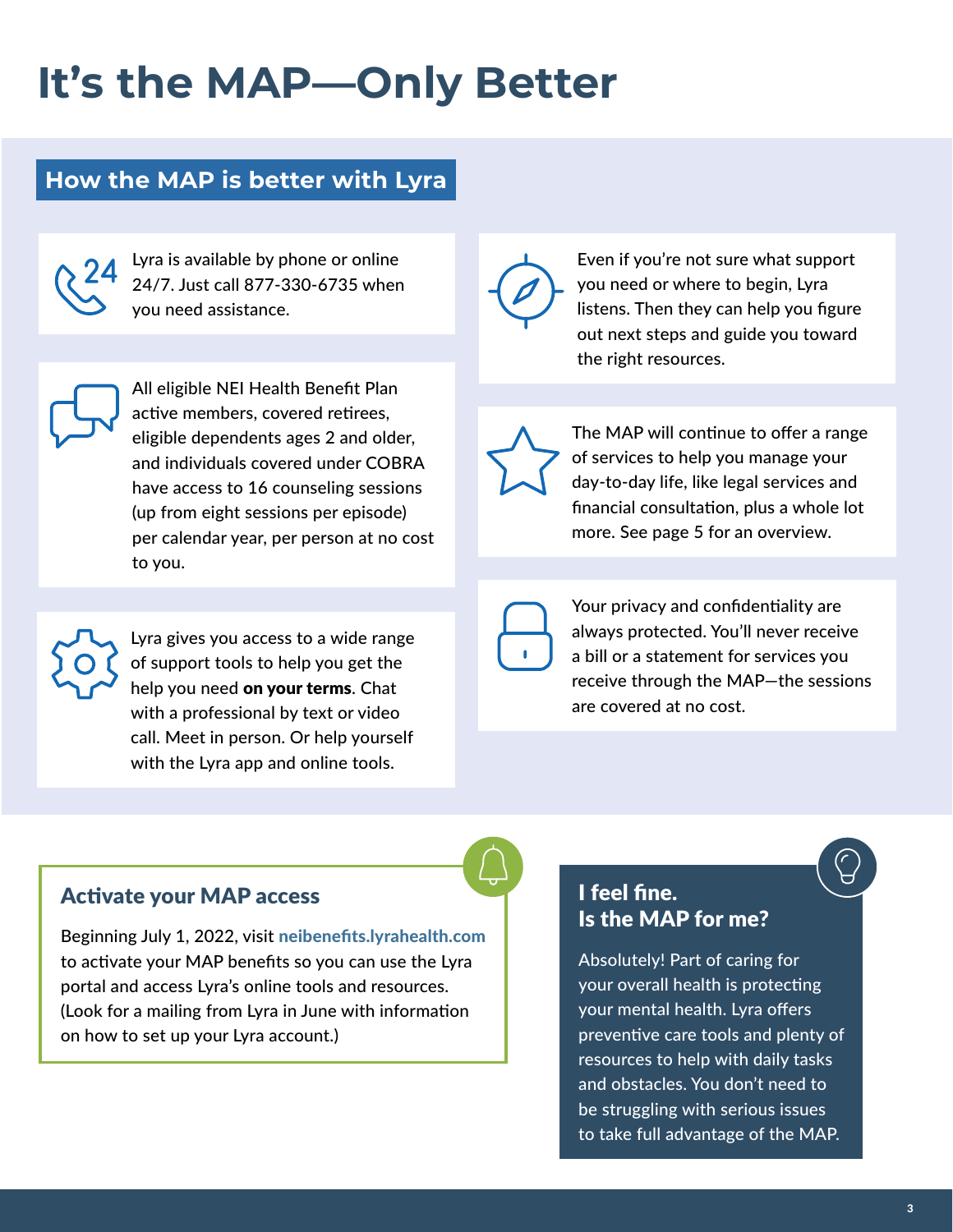#### **What happens when you contact Lyra?**

Visit neibenefits.lyrahealth.com and activate your MAP account.

Complete a brief assessment online (it should only take a few minutes).

You'll get a care plan recommendation with steps to guide you toward the right support available through the MAP for assistance with mental health issues, stress management, work-life balance, financial and legal matters, and more.

You can also call the care team at 877-330-6735 to start the conversation immediately.

#### **Care on your terms**

Whether you like the idea of an app-based coach on your phone, self-guided resources you do at your own pace or want to meet with a provider face-to-face or through your phone, tablet or computer, Lyra offers many ways to care for your mental health so you can feel better sooner. Taking advantage of MAP benefits through Lyra never prevents you from seeking additional benefits through the Health Benefit Plan.

#### **More Lyra advantages**

- Scheduling is not an issue. Lyra offers a large network of therapists who are accepting new patients—including children. If you're seeking someone to talk to, you'll get matched with recommended providers to address your personal needs. Once you choose your provider, you can schedule an appointment with them online in real time—reducing the time it takes to get started with treatment.
- Assessments are a specialty. Lyra has psychologists and psychiatrists on staff to assess patient needs. Their pros are particularly adept at assessing children and patients needing substance use care, then making appropriate referrals to coaching, therapy, or higher levels of care available through the Health Benefit Plan.

Seamless integration with the Health Benefit Plan. Your MAP benefits provide up to 16 counseling sessions. If you need more than the 16 counseling sessions provided through the MAP, additional counseling sessions are covered through the Health Benefit Plan and billed as outpatient services at no cost to you when you use an in-network provider. In most cases, you can continue treatment with your Lyra provider, and services will be covered as if provided in-network. You won't have to worry about copays or filing claims.

**Proven support that works.** Lyra supports methods that have been proven by research to be effective. These methods include building new skills and can include daily or weekly activities and exercises to practice these skills in your everyday life. It's the regular practice that makes the skills stick and accelerates your progress in care.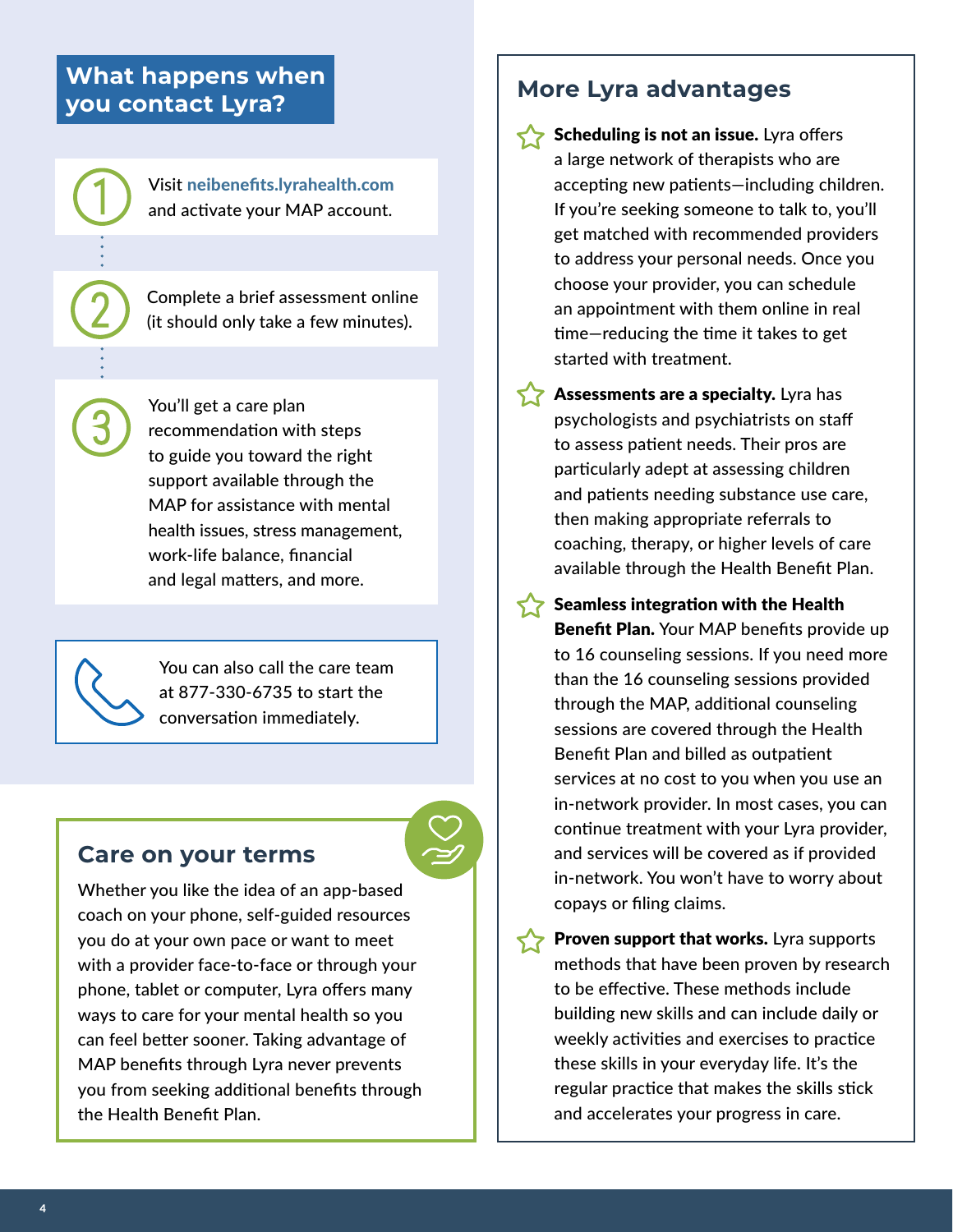#### **More from Lyra!**



#### **Help with financial planning**

**Legal assistance** 

emergency support.

Talk over financial matters with a pro. You're eligible for a free 30-minute consultation with a financial counselor and a free 30-minute consultation with a CPA.

Legal services include a free 30-minute

consultation with an attorney or mediator and access to 24-hour



#### **Parenting, pet, and elder care resources**

Get help finding the right referrals or resources to care for your loved one.



#### **Identity theft and fraud protection**

If it happens to you, call Lyra! Your benefits include a free 60-minute consultation with a fraud resolution specialist and a free ID emergency response kit.

Please remember, when using Lyra, your privacy will always be protected.

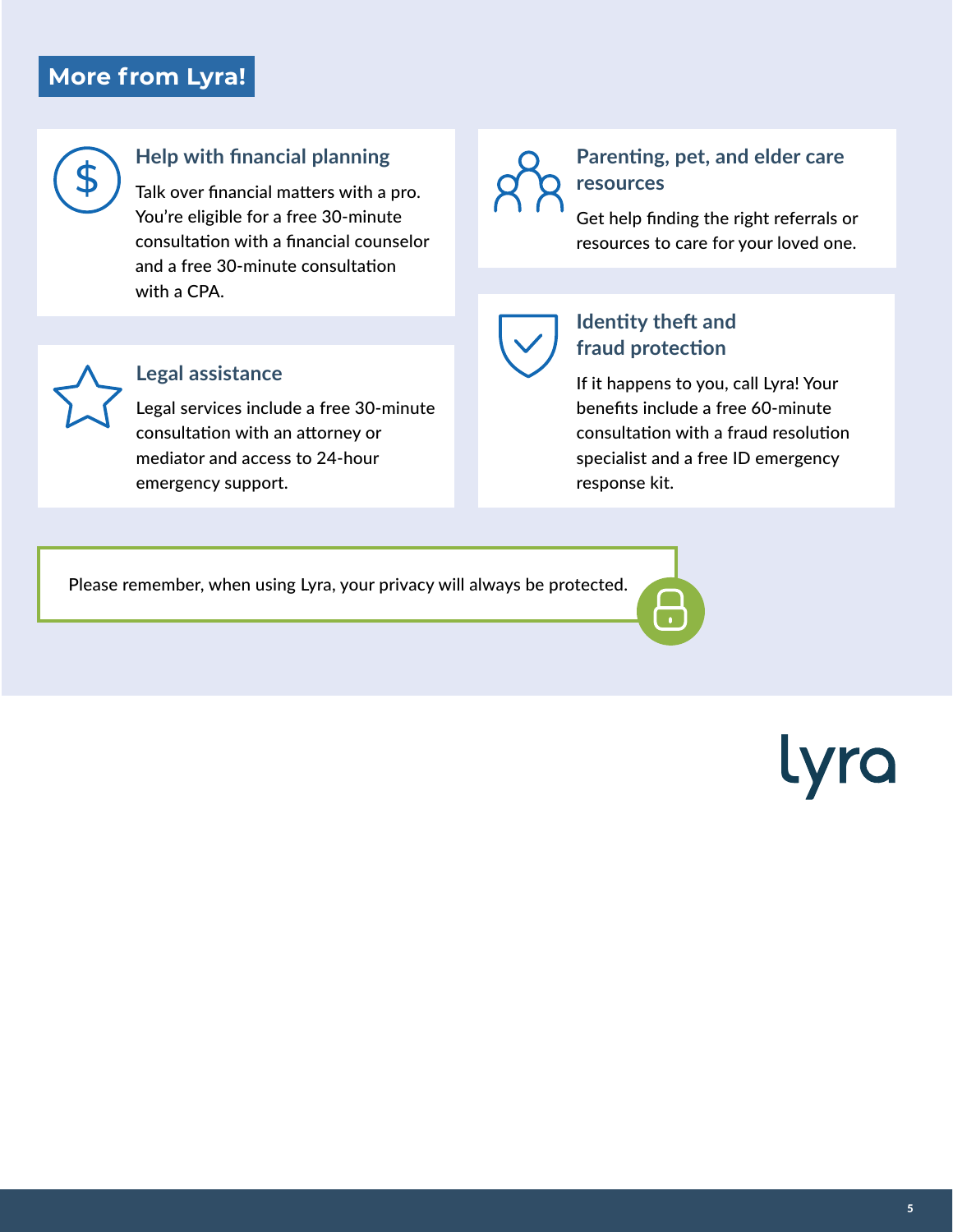## **Your Plan Provides Mental Health Support When You Need It**

Issues with behavioral health can range from stress, anxiety, and mild depression to substance use and hopelessness. No matter what you're coping with, you can find the help you need through the Health Benefit Plan's mental health and substance use disorder benefits and the MAP can assist. Here's a handy where-to-go reference:

#### **Struggling Start here Mildly stressed Start here**  Create a profile at neibenefits.lyrahealth.com to get started. **Explore these additional resources**  Online resources Visit **Lyra Essentials** for a library of research-based resources to help you feel your best. Meditation Lyra has partnered with **Healthy Minds**, an app designed to bring additional meditation content focused on awareness, connection, insight, and purpose. Guided self-care You'll get a personalized care plan that allows you to practice new strategies at your own pace. **Coaching** Get motivated with a coach who can help you get to the root of your challenges and gain new insights. **I want to improve my day-to-day mental health.**

You can call Lyra at 877-330-6735 or visit neibenefits.lyrahealth.com for an assessment of your situation and to help determine the right path for you.

#### **Explore these additional resources**

#### Therapy

Work with Lyra's therapists for up to 16 free, confidential counseling sessions per year for you and/or your covered family members. You can also seek therapy from a Blue Cross Blue Shield BlueCard PPO provider directly through the Health Benefit Plan.

#### Reduce or stop drinking

**Lyra Renew** uses virtual therapy, group sessions, ongoing symptom assessments, and peer recovery support specialists to help members reduce or quit alcohol use.

**is struggling.**

**I'm struggling.**

**I notice my spouse**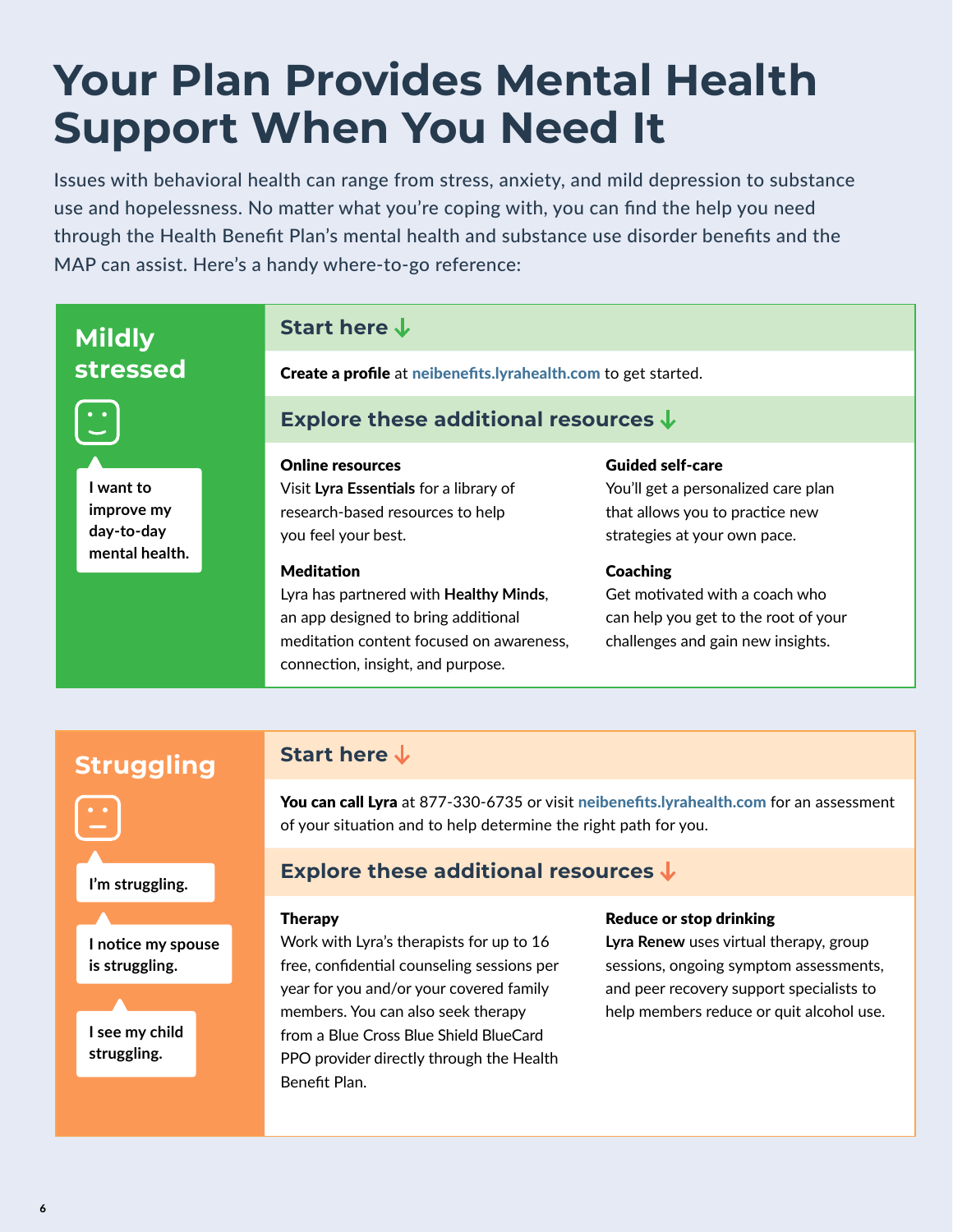### **In treatment Start here**



Call Kepro at 800-634-4832 to get a case manager who can assess your needs and keep track of your treatment and options.

#### **Explore these additional resources**

#### Concierge care

Lyra's white-glove service includes supporting you through the health care maze to ensure you're getting the right care from the right provider.

#### Care Navigation

Leave the red-tape cutting to Kepro. Make sure you're with the right provider and your treatment plan is coordinated properly throughout your journey to wellness.

#### Medication management

Consult with a Lyra pro about managing your medicine or determining the best fit for you to put you on the path to feeling better.

#### Voluntary Case Management (Kepro)

Get extra help and support with your own case manager, who can assess your needs holistically.

#### NEI Health Benefit Plan Certified Nurse Advocate!

Call Patricia Nelson, RN, BA, BCPA, to help you work within your coverage and point you in the right direction. Her office number is 610-325-9100, ext. 2603, or you can fax her at 610-557-4631 or send an email to pnelson@neibenefits.org.



**I'm in crisis!**

**My family member is in crisis!** 



If you or someone you know is in crisis and needs immediate help, tell someone who can help right away:

- **•** Call your doctor's office.
- **•** Call 911 or 988 for emergency services.
- **•** Go to the nearest hospital emergency room.

Call the toll-free, 24-hour hotline of the National Suicide Prevention Lifeline at 800-273-TALK (8255) to be connected to a trained counselor at a suicide crisis center near you.

### **In crisis** start here ↓ A secondary option ↓

You can always contact Lyra at 877-330-6735 to help you figure out next steps for your particular mental health situation.

Lyra offers 24/7 support for suicidality with real-time crisis support and individual dialectical behavior therapy (DBT).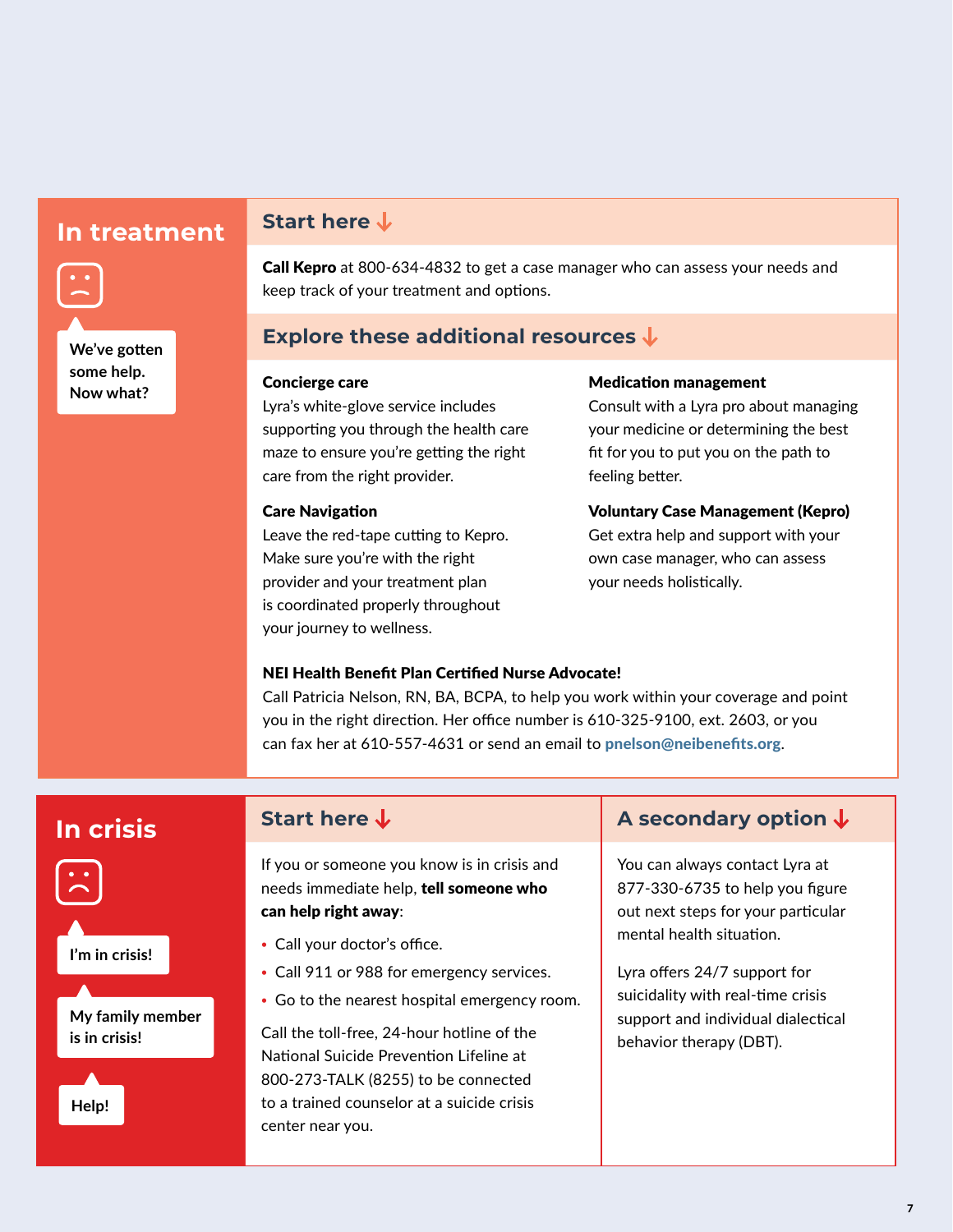#### **Need help beyond what the MAP can provide?**

If you or your family member is experiencing acute mental health or substance use issues, Lyra can connect you to services through the Health Benefit Plan's mental health and substance use disorder benefits. You may also be assigned a case manager with Kepro (see page 9), a vendor partner we work with to coordinate care for our participants.

Lyra therapists can provide clinically appropriate therapy beyond the MAP benefit, which would be covered in-network through the Health Benefit Plan. Lyra experts are experienced in guiding members to best-fit providers and treatment centers, connecting you to inpatient and outpatient services through the BCBS provider network. See the box below for details.

Contact Lyra at 877-330-6735. Counselors are available 24 hours a day, seven days a week to make sure you get the support you need.

Remember—you're not required to call Lyra to schedule therapy sessions, manage your care or answer your questions. The Health Benefit Plan's mental health and substance use disorder benefits are available to you at any time for both inpatient and outpatient services. And the Plan's Nurse Advocate, Patricia Nelson, can answer your questions and point you in the right direction for your care.

### **Expanded network**

#### Blue Cross Blue Shield BlueCard PPO Network for mental health and substance use care

Beginning July 1, 2022, Blue Cross Blue Shield will administer the provider network for mental health and substance use benefits through your Health Benefit Plan, replacing Beacon Health.

The Blue Cross Blue Shield BlueCard PPO Network is one of the largest national networks in the country—significantly improving your access to quality care, including Blue Distinction Centers (centers of excellence) for mental health and substance use treatment. Most Beacon Health providers are also part of the Blue Cross Blue Shield BlueCard PPO Network, so most members will not have to change providers.

And you can take advantage of Blue Cross Blue Shield BlueCard PPO Network's online doctor visits through MDLIVE.

#### Learn more about substance use disorders

Visit **bcbs.com/surc** for the Substance Use Resource Center, a national resource designed to support people seeking substance use treatment and recovery services.







8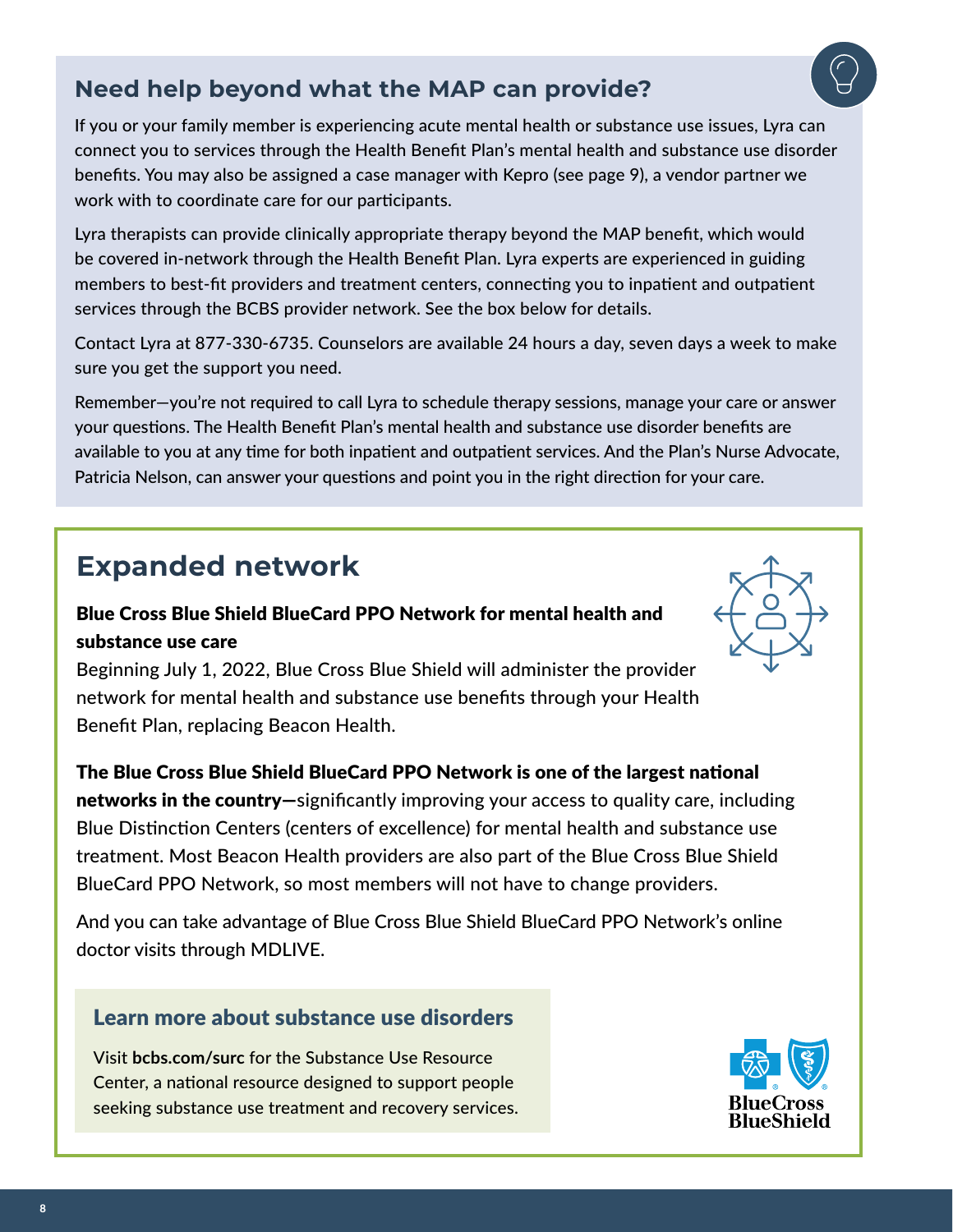## **Meet Kepro**

Kepro can assist you in your health care journey by offering a variety of services to meet your unique needs at any point in time:

- **Care Navigators** can answer questions about substance use treatment and can help find an in-network provider who is qualified to provide the services you need. Dedicated Kepro Care Navigators make sure you are getting the most from your coverage and can coordinate care with Lyra to ensure a seamless transition from the MAP program therapy.
- Prior Authorization (or precertification) is required for all inpatient mental health or substance use admissions to ensure that the care you receive is consistent with quality-of-care standards and is delivered by an in-network provider.
- Case Management is a holistic approach that supports you if you have medical and/or behavioral health conditions or needs. You'll be assigned a Clinical Case Manager when a health care need that requires intervention is identified. Your Case Manager works with your providers to coordinate care and provide education on health conditions, medications, and/or treatment plans.



#### Who is Kepro and why are they calling me?

Kepro handles the plan's care navigation, case management, and prior authorization. If your mental health claims or prior authorization requests indicate that you may benefit from one of Kepro's programs, a Kepro representative may call you to get the ball rolling.

#### Don't hang up!

Kepro is the Health Benefit Plan's vendor partner responsible for making sure participants get the best possible care our coverage can provide. If you hear from Kepro, find out how they can help you through the process so that you can focus on getting better!

#### When should I contact Kepro?

If you are trying to get mental health or substance use care and need help finding an in-network provider in your area, speak to a Kepro Care Navigator by calling 800-634-4832 from 8 a.m. to 8 p.m. ET, Monday through Friday.

Certain kinds of care and treatment require prior authorization before the Health Benefit Plan will pay benefits. If you or a family member is going to be admitted to the hospital or alternative facility for mental health or substance use treatment, call Kepro at 800-634-4832 to precertify your stay. Kepro evaluates all behavioral health and substance use inpatient admissions to determine whether they meet the certification requirements to be covered by the Health Benefit Plan.

Kepro's precertification phone number is 800-634-4832. If you or a family member is admitted to a treatment facility or hospital, let your provider know that the Kepro precertification information is on your Blue Cross Blue Shield BlueCard PPO medical ID card. They can work with Kepro to make sure your inpatient treatment is certified.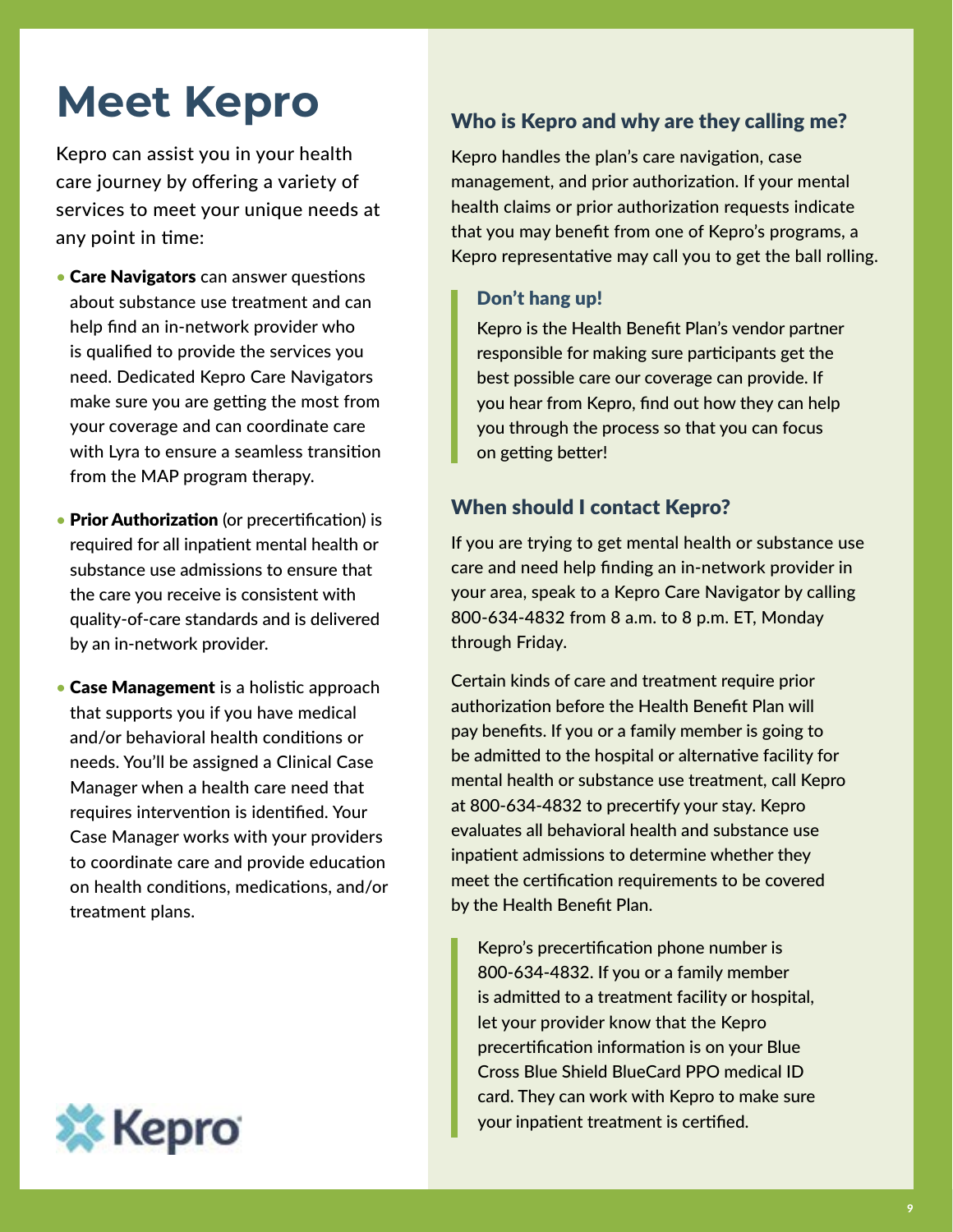# **Frequently Asked Questions**

#### Will I still be able to call the Health Benefit Plan's Nurse Advocate with questions?

Yes, of course! We encourage you to use our own trusted resource, Board Certified Patient Advocate Patricia Nelson, RN, BA, BCPA. Patricia works in conjunction with Lyra experts. She can help you with questions to ask your doctor or providers and steer you toward other resources for help. Lyra has experts on call to help navigate your care.

#### **You can reach Patricia by:**

Phone: 610-325-9100, ext. 2603, Fax: 610-557-4631, Email: pnelson@neibenefits.org

#### Does the MAP provide family counseling?

Yes. You can get family counseling through Lyra—up to 16 sessions annually. You can decide on your own terms whether to get counseling and can choose the best way to connect with your therapist. The advantage of the MAP is that counseling is free and doesn't have to be medically necessary treatment.

#### Will I be able to get services through MAP for my child?

Lyra's network of therapists offers providers who specialize in helping young people, and there are many who are accepting new patients.

#### Is my teen able to use the MAP on their own? They're concerned about privacy.

Generally, your teen is able to register and seek care if they are 18 or older. However Lyra services may be available to minors as young as 15 without consent in certain states. If your child does not meet the age requirements for your state, you would seek care on their behalf within the Lyra platform.

#### What if my family member is an inpatient on July 1 when the network changes take place?

Rest assured your Health Benefit Plan care and benefits will not be disrupted as the Blue Cross Blue Shield BlueCard PPO Network takes over from Beacon Health. You should alert your Beacon Health provider that they should submit mental health or substance use claims to their local Blue Cross Blue Shield plan for all services commencing on or after July 1, 2022. Providers will need to obtain authorization for inpatient stays with Kepro beginning July 1, 2022. Any inpatient confinement that started prior to and continuing on or after July 1, 2022 will continue to be administered by Beacon Health until the patient is discharged from the inpatient facility.

#### I'd like to use the MAP, but I'm worried about privacy and that information about my visits will be mailed home.

The information you share with Lyra and your provider is confidential. Lyra doesn't share information that identifies which individuals are in care unless you ask them to share this information. Please view Lyra's privacy policy and HIPAA notice for more details about the types of information they collect and/or share.

In addition, because the Health Benefit Plan covers your access to the MAP at no cost to you, there are no billing statements mailed to the home or copays required. Therapy other than the 16 sessions per year through the MAP would be provided through the Health Benefit Plan and may generate billing statements.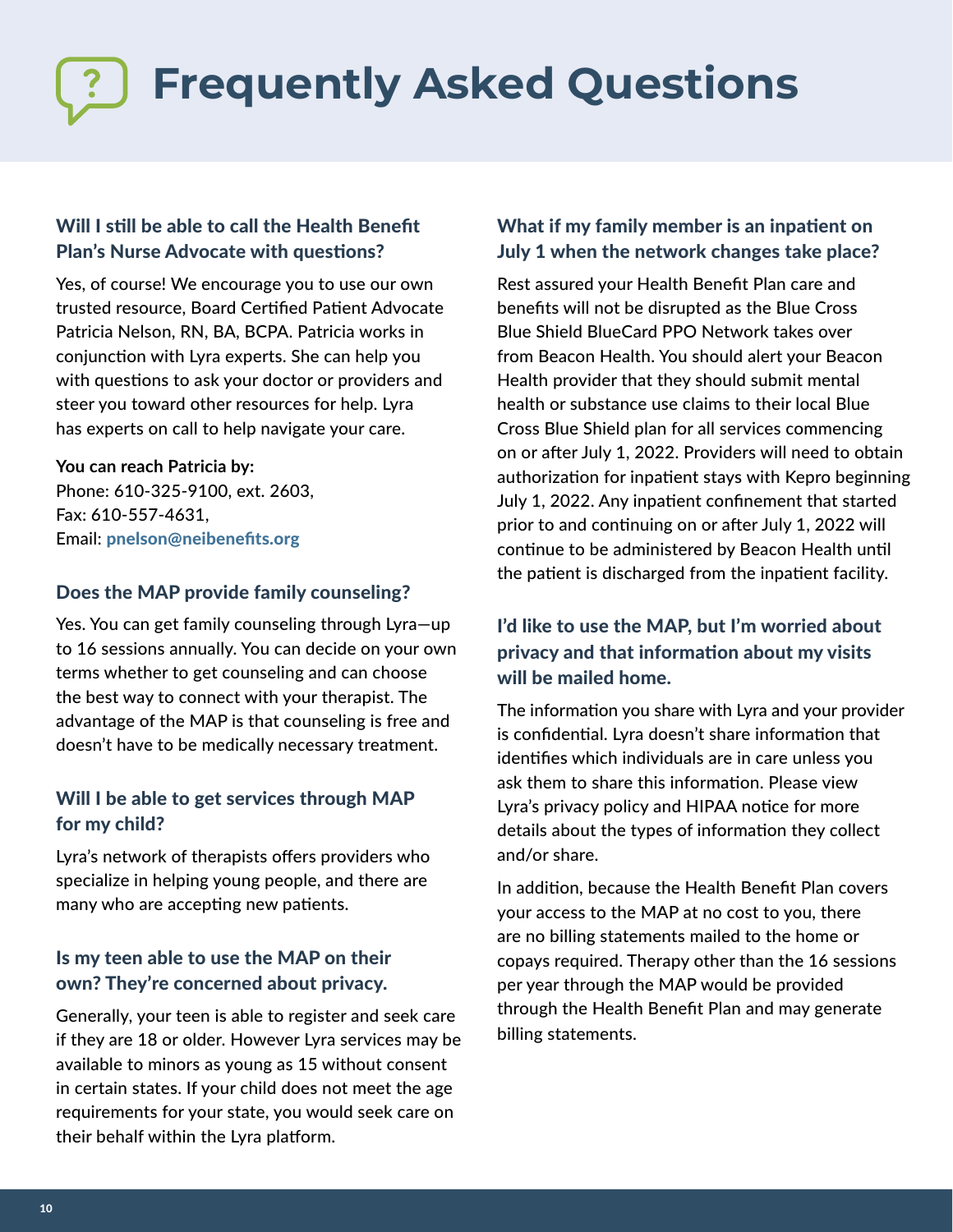#### Does the person receiving treatment have to precertify it with Kepro, or does Lyra handle that?

Lyra administers the Health Benefit Plan's MAP. The MAP provides benefits (up to 16 therapy sessions annually, for example), that are in addition to the benefits the Health Benefit Plan otherwise provides. Generally, the person or a family member of the person receiving treatment should make sure that their provider calls the Kepro precertification phone number listed on the back of the medical ID card, for verification of benefits and medical necessity, before services begin. The Kepro precertification number for mental health and substance use treatment will be on the new ID cards that members will receive prior to July 1, 2022.

#### Will I receive a new member ID card?

Yes. Because the administrators for mental health benefits are changing, you can expect a new medical ID card to arrive in the mail prior to July 1.

#### I'm in treatment. Should I use Kepro's or Lyra's care navigation?

It's your choice. Both offer services to help you navigate the mental health care maze. Lyra is available 24/7; Kepro is available from 8 a.m. to 8 p.m. ET, Monday through Friday.

#### I'm currently seeing a provider through Beacon Health. What do I do?

There won't be much disruption for most of our participants. Starting on July 1, 2022, you'll have the costs of your sessions covered, up to 16 sessions per year in 2022. Starting in 2023, you and your covered family members will have coverage for up to 16 sessions per calendar year, per person.

You can get started at neibenefits.lyrahealth.com, or, if you have questions, contact Lyra's care team at care@lyrahealth.com or 877-330-6735. For any inpatient admissions, please have your provider or facility contact Kepro for prior authorization at 800-634-4832.

#### Do I have to contact Lyra when I'm seeking services?

No! While Lyra is the new and enhanced MAP provider, you are always welcome to explore the Health Benefit Plan's mental health and substance use disorder benefits for treatment. Don't forget that Patricia Nelson is a Nurse Advocate for the Health Benefit Plan who can help coordinate your care and work with you to ensure you're getting the most from your coverage.

This document provides an overview of the National Elevator Industry Health Benefit Plan's mental health benefits. If there is any discrepancy between the information contained here and within the actual plan document, the plan document will govern in all cases.